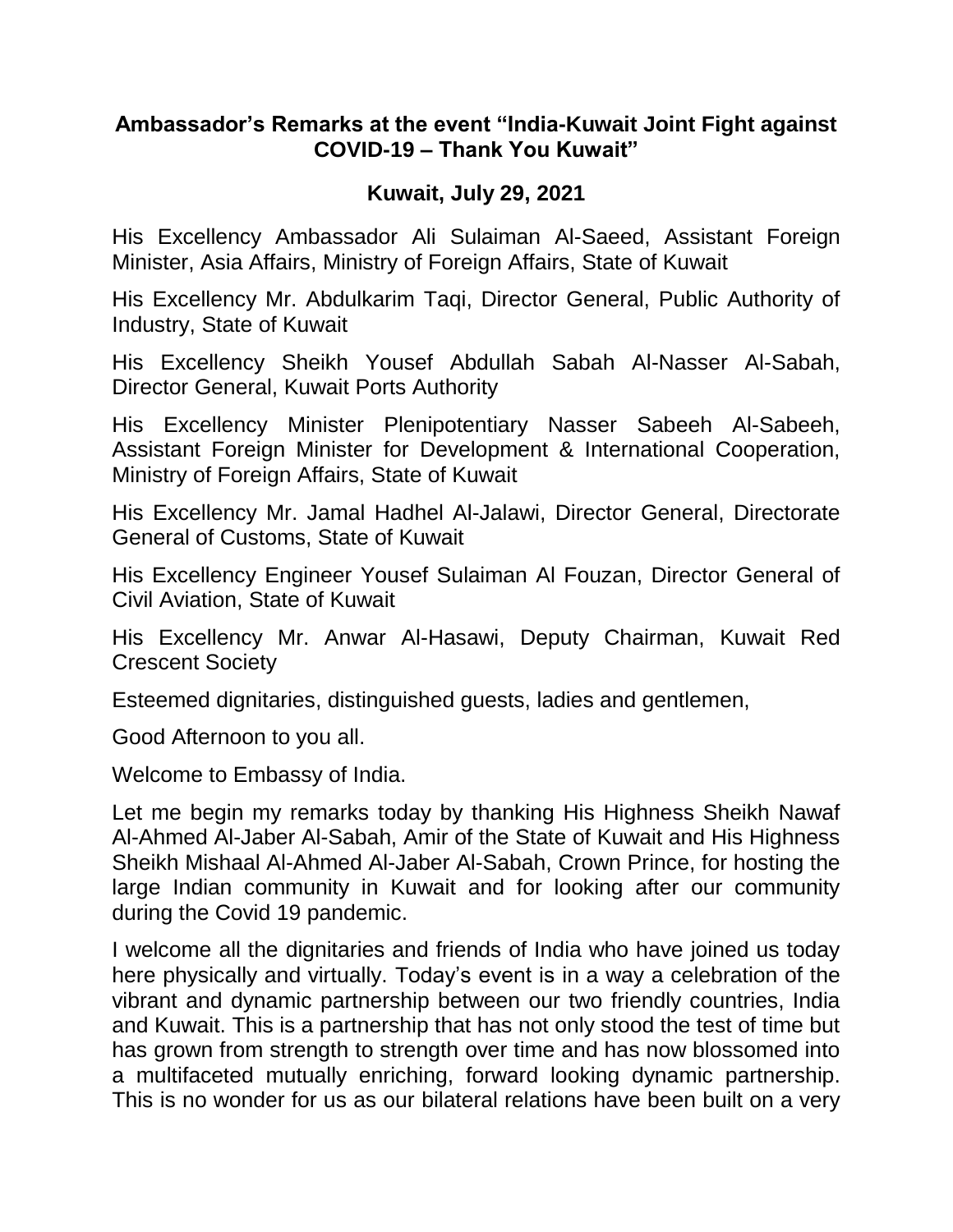sound, solid and deep-rooted foundation of exceptionally close and strong people to people ties. Our forefathers have built and nurtured this relationship on the basis of mutual trust and respect. I am confident that this relationship will continue to prosper and evolve into a new age, New India-New Kuwait partnership connecting the visions of the leadership of our two friendly countries for mutual development and progress of the peoples of our two countries.

Today's event is also an opportunity for us to reaffirm our commitment to jointly fight this devastating Covid 19 pandemic. As we stand here today, it appears that the global battle against this deadly pandemic is likely to be a protracted one. We have made significant progress with COVID-19 vaccinations around the world. In India, we are successfully conducting the world's largest COVID-19 vaccination programme with over 450 million vaccinated till date in a record time. In addition to COVISHIELD, which is Astra Zeneca/Oxford vaccine, India has developed its own indigenous vaccine "COVAXIN", marking yet another significant achievement from India's world reputed Pharma Industry. However, we still have a long way to go until each one of us is vaccinated and perhaps need to take even booster shots every year as we do with flu shots. It is thereby imperative that we do not relent in our efforts. The "new normal" forced on us by COVID-19 is here to stay; we just need to adapt to it.

I am also pleased to inform you all that India has acted and continues to act with resolve during this unprecedented crisis. In India, the rate of spread of infections, the number of fatalities and the number of cases requiring hospitalisation and critical care have all shown a consistent decline in recent weeks. India's recovery rate is over 97%, which is higher than global averages. India's fatality rate is 1.3 % which is much below the world average. A whole-country, whole-government approach has helped overcome both the phases of peak infections in India. Hon'ble Prime Minister of India Shri Narendra Modi regularly address the State Governments and the people directly launching various programs aimed at taking this 'whole India effort' forward.

Today, the Government is also taking all measures to prevent a potential third wave. Health infrastructure is also being ramped up as a precautionary measure. India's technological prowess is being leveraged to deliver much needed healthcare solutions. The Co-WIN application, which forms the technology backbone of the vaccination programme in India, is an example of the success of Digital India. While India implements these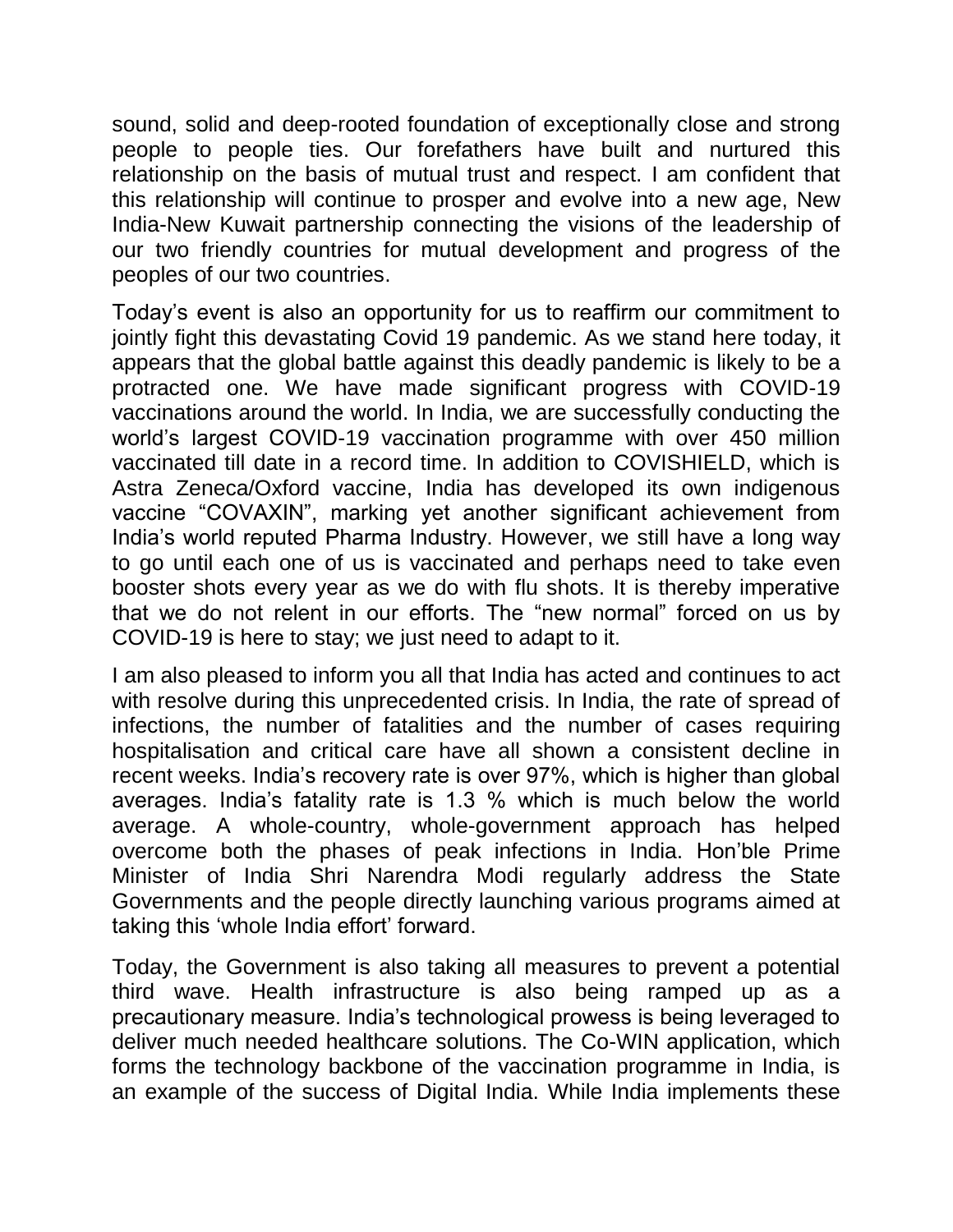innovative solutions to combat the global pandemic, it keeps the needs of the international community at the center of its concerted efforts. The CO-WIN platform has been designed on an open source platform for the benefit of all friendly countries around the world. I am pleased to inform that many countries around the world have expressed interest in leveraging from the global public good created by India.

India has been doing this right from the start of this fight against COVID-19. In his address to the UN General Assembly in September last year Prime Minister of India Shri Narendra Modi had assured the global community that India will use its production and delivery capacity to help all humanity in fighting the virus. This is exactly what we have done. India extended medical and other assistance to more than 150 countries India has sent essential drugs, testing kits and other medical assistance. Medications made in India were shipped to destinations across the world in daunting logistical circumstances imposed by lockdowns. Indian rapid response teams were deployed in 8 countries, including to the friendly State of Kuwait. A 15 member rapid response team from India had visited Kuwait in April 2020 to augment the medical infrastructure of Kuwait in its bid to combat COVID-19. Indian naval vessels and air force airplanes delivered supplies along a wide arc to friends and partners. Through Vaccine Maitri, the global health diplomacy operation, we have supplied vaccines - made in India – to more than 90 nations across the world, including to the friendly State of Kuwait.

India's actions of contributing to global good in turn paid rich dividends when India faced a severe challenge with an acute shortage of medical oxygen during the second wave of infections. Countries around the world stepped up to assist India. Our friendly State of Kuwait was one of the major suppliers of medical oxygen assistance to India. Kuwait was in fact one of the first countries to come forward and offer support to India. The Council of Ministers of the Government of State of Kuwait, in a statement on 26 April, expressed solidarity and extended support to India. The official statement read: "Based on the distinguished friendship between the State of Kuwait and the Republic of India and the keenness of the State of Kuwait to alleviate the suffering of the friendly Indian people in the face of this health disaster, the Council of Ministers has decided to send oxygen and other relief components to the Republic of India urgently in solidarity with the friendly Indian people and in recognition of the exceptional circumstances experienced by friends in India." Foreign Minister His Excellency Sheikh Dr. Ahmed Nasser Al-Mohammad Al-Sabah, in a phone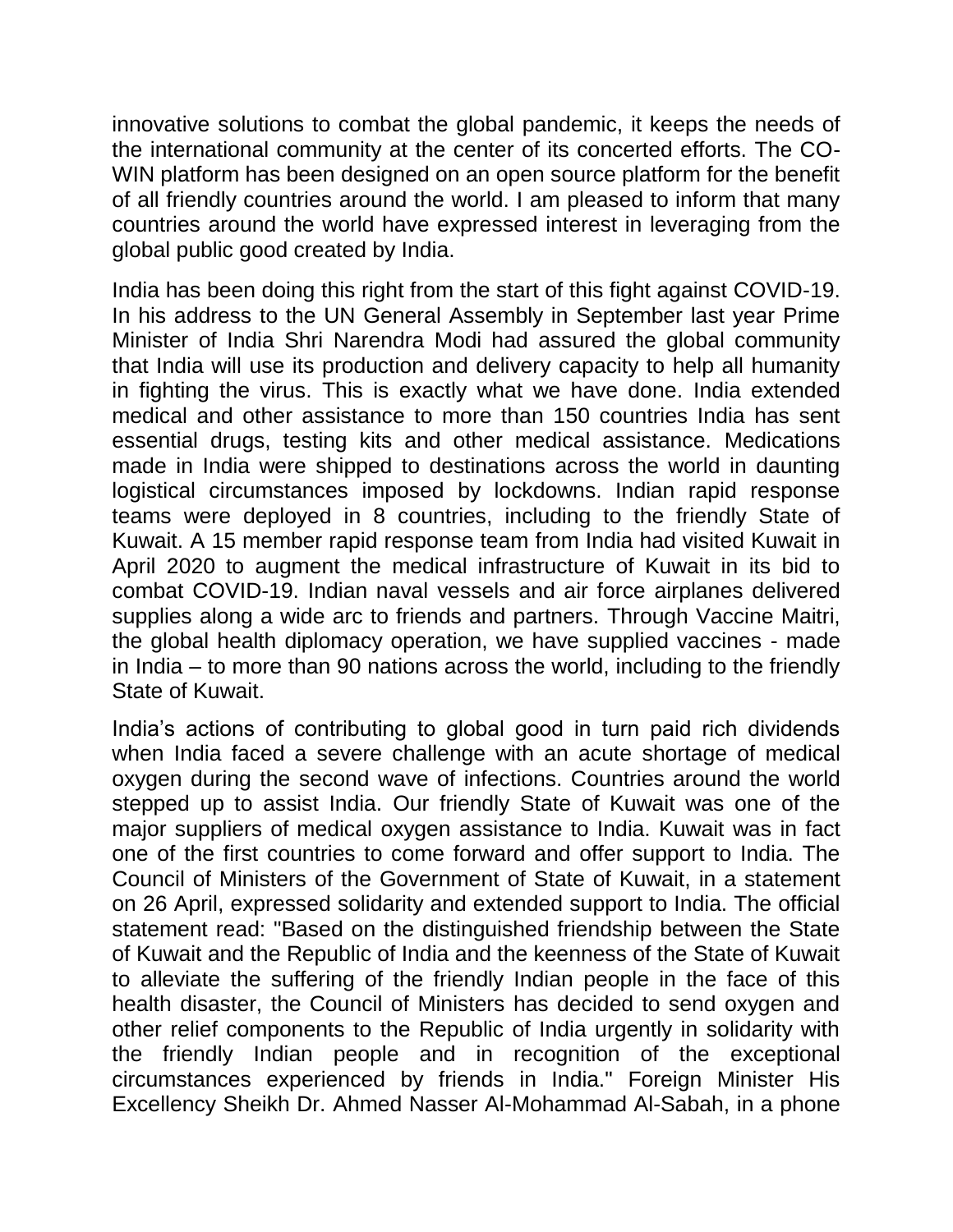call with External Affairs Minister Shri S. Jaishankar reiterated the decision of the Government of Kuwait to provide emergency relief and support to India.

On behalf of the Government and the 1.3 billion people of Republic of India, I extend my sincere gratitude to the leadership, Government and people of the friendly State of Kuwait for all the kind assistance. The Embassy received full cooperation and support from the leadership and officials of various Ministries and public authorities such as Ministry of Foreign Affairs, Ministry of Commerce and Industry, Public Authority of Industry, Kuwait Port Authority, Kuwait Red Crescent, Civil Aviation, Ministry of Defence, Customs authorities. Officers of each one of these organisations worked hard, even during the holy month of Ramadan and the very day of Eid-ul-Fitr, to ensure continuous flow of the much needed medical oxygen from Kuwait to India through successful air-sea bridge operations.

During the course of these operations, we had 6 naval ships and 4 military aircraft from India ferrying the much needed medical oxygen supplies and equipment from Kuwait to India; in addition, we had a Kuwaiti military aircraft and a commercial vessel arranged by the Government of State of Kuwait carrying medical supplies to India. The over a month and half long operation saw supply of 425 metric tonnes of liquid medical oxygen, over 12,500 oxygen cylinders, oxygen concentrators, ventilators and other medical equipment from Kuwait to India. To quote one of the senior officials, "this operation has set a new benchmark for Kuwait's humanitarian efforts". I am so happy that the leadership from each of these high offices are present here today with us, despite it being a Thursday afternoon.

On behalf of the Government and the people of India, I thank His Highness Sheikh Nawaf Al-Ahmed Al-Jaber Al-Sabah, Amir of the State of Kuwait and His Highness Sheikh Mishaal Al-Ahmed Al-Jaber Al-Sabah, Crown Prince, His Highness Sheikh Sabah Al-Khaled Al-Hamad Al-Sabah, Prime Minister of Kuwait, His Excellency Sheikh Hamad Jaber Al-Ali Al-Sabah, Deputy Prime Minister and Minister of Defense, His Excellency Sheikh Dr. Ahmed Nasser Al-Mohammed Al-Sabah, Minister of Foreign Affairs and Minister of State for Cabinet Affairs, His Excellency Dr. Abdullah Issa Al-Salman, Minister of Commerce and Industry and each one of the Ministers, dignitaries and senior officers in the Government of Kuwait who guided and supported us in this hour of need for India.